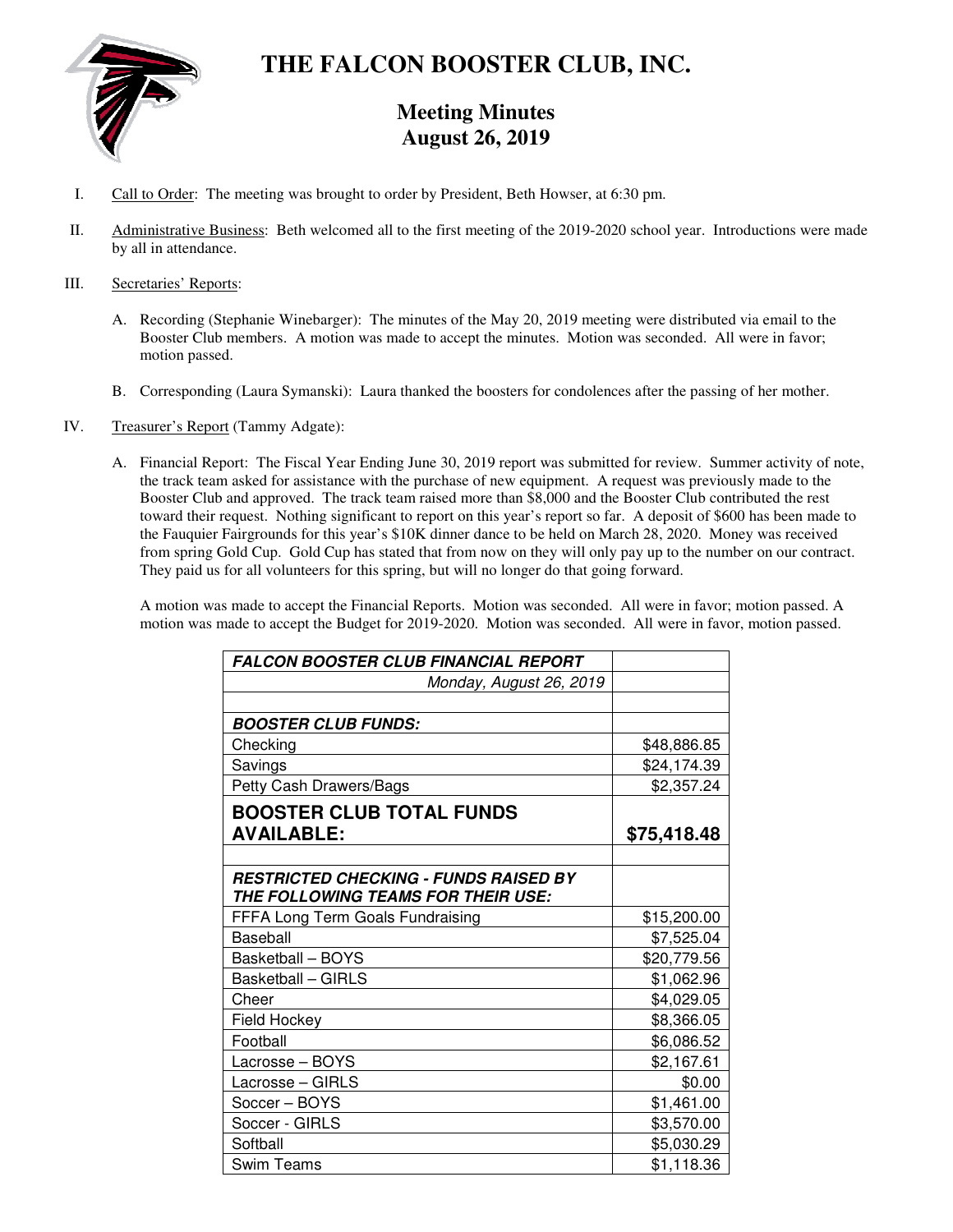| <b>Track Team</b>                                                                                           | \$9,907.22  |
|-------------------------------------------------------------------------------------------------------------|-------------|
| Volleyball                                                                                                  | \$2,222.13  |
| <b>TOTAL FUNDS RESTRICTED TO TEAMS:</b>                                                                     | \$88,525.79 |
|                                                                                                             |             |
| <b>ACCOUNTS FISCALLY MANAGED BY THE</b><br><b>BOOSTER CLUB - THESE ARE NOT BOOSTER</b><br><b>CLUB FUNDS</b> |             |
| Pat Georger Scholarship Trust                                                                               | \$64,257.02 |
| Roy A. Pool Jr. Scholarship Account                                                                         | \$745.54    |

## V. Committee Reports:

- A. 2019-2020 Committee Assignments: The Committee Assignments were discussed and Beth asked for volunteers to Chair each Committee. Below is the list of Committees and Chairs so far:
	- Awards Receptions Stephanie Hiner
		- By-Laws Review (NEW) Tom Gallagher, Melissa Whipkey, Andrea Gaines
	- Concessions Fall
		- Varsity Football Sharion Rigney, Jason Swart, Stephanie and Steve Hiner
		- > JV Football -
		- $\triangleright$  Field Hockey Pam Duca
		- Volleyball Andrea Gaines
	- Concessions Winter
		- $\triangleright$  Basketball Beth Kramer, Sherri Railey
	- Concessions Spring
		- $\triangleright \quad \text{Baseball} \text{Stephanie} \text{ and Steve Hiner, Beth and Mitchell Howser}$
		- Softball -
		- $\triangleright$  Boys Soccer -
		- $\triangleright$  Girls Soccer -<br> $\triangleright$  Bovs Lacrosse
		- Boys Lacrosse -
		- Girls Lacrosse -
	- Concessions Supplies Coordinator Sharion Rigney, Tom Gallagher
	- Falcon Field Clean Up Day (August 2020) Karolanne Wayland
	- Football Program Sarah Cheatwood
	- Grants & Fundraising (NEW) Melissa Whipkey
	- Gold Cup & International Races Andrea Gaines, Tom Gallagher
	- Membership Mary Kay Anderson
	- PE Day (TBD) Sharion Rigney, Laura Symanski
	- Scholarships Tom Gallagher
	- Social Media (NEW) Irma Tamayo, Cheryl Foddrell
	- Spirit Items Kris Gastley
	- Team Representative Karolanne Wayland
	- Webpage Mary Kay Anderson, Irma Tamayo
	- 50/50 Mary Kay Anderson
	- \$10,000 Dinner (March 28, 2020)
		- $\triangleright$  Tickets Laura Symanski<br> $\triangleright$  Silent Auction Beth Kran
		- Silent Auction Beth Kramer, Sherri Railey
		- $\geq$  Costco/Shopping Tom Gallagher<br> $\geq$  50/50 Mary Kay Anderson?
		- 50/50 Mary Kay Anderson?
		- $\triangleright$  Decorate/Set-Up Melissa Whipkey
		- Bar Andrea Gaines/Karolanne Wayland
		- $\triangleright$  Clean Up -
- B. Membership (Mary Kay Anderson): As of today, we have 72 members; 19 Board/Officers, 15 coaches, 38 parent or community members. Three applications were received by Tammy tonight.
- C. Concessions Fall (Football, Field Hockey, Volleyball)
	- Football Concessions: There is a new system for ordering items for concessions that should be more efficient and less time consuming. We will no longer use peanut oil for popcorn due to allergies. A smoke detector in the football concession stand is broken and needs to be replaced. Coach Ott took this for action. We will purchase three first aid kits, one for each concession stand.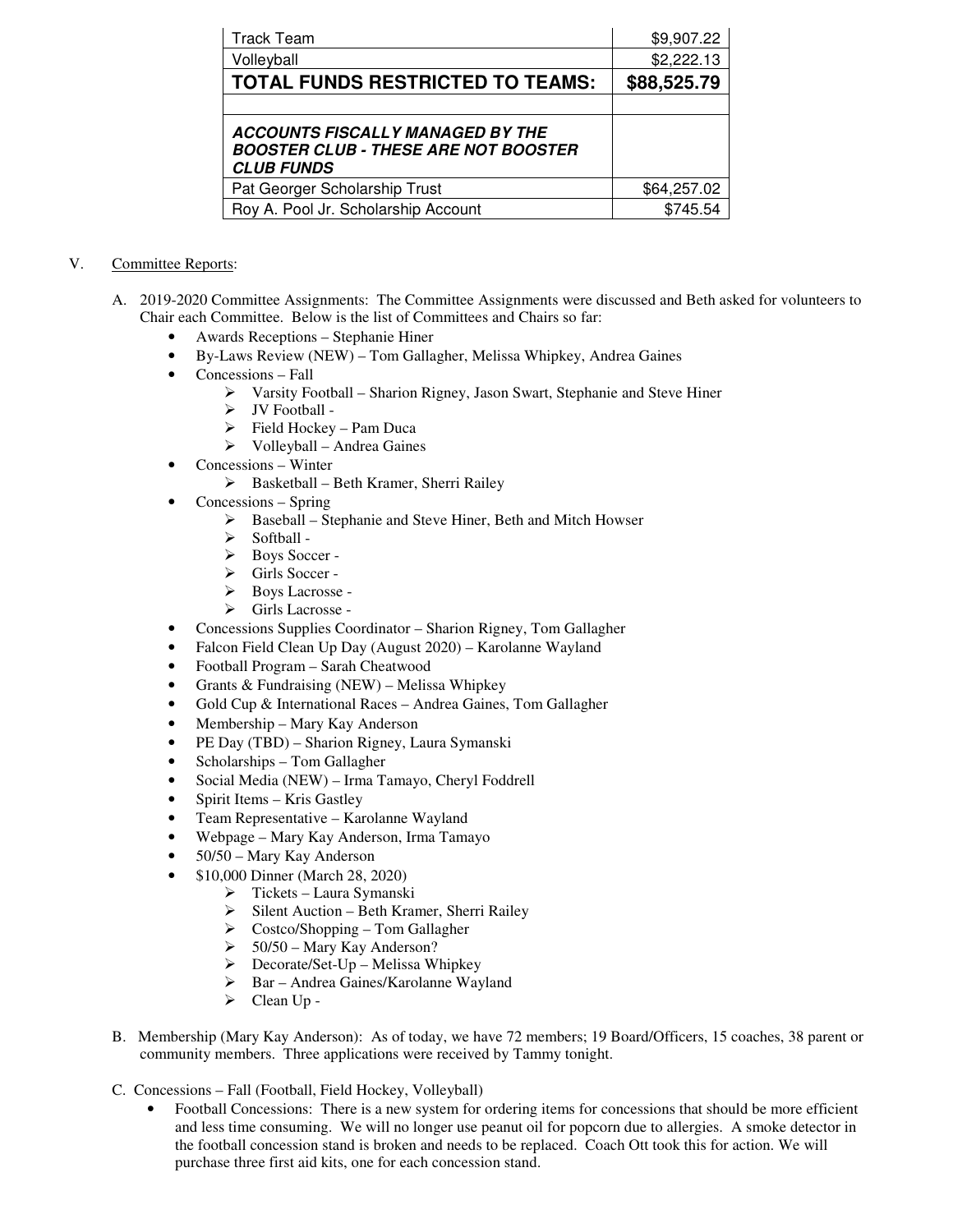- Volleyball Concessions: Same plan as for football regarding ordering. Still need to find a coordinator for volleyball concessions.
- Field Hockey Concessions: We have a potential volunteer; concession stand items have been ordered.
- Football Food Truck/Burritos: There have been requests to have food trucks in the parking lot before football games. There was much discussion about the topic; specifically focusing on whether this would take away from Booster Club profits from the concession stand. Tabled the discussion about food trucks for football to a later date. A motion was made to set up a committee to discuss selling food outside of normal concessions. The motion was seconded. With majority voting in favor, the motion passed. Anyone interested in serving on the concession committee should contact Beth.

#### VI. Director of Student Activities:

- A. Report:
	- $\bullet$  1<sup>st</sup> home games this week field hockey and volleyball, opening football game Thursday at Loudoun County, Saturday 1<sup>st</sup> cross country meet at Great Meadows. Golf finished second in district, preparing for district tournament later this month. Cheer amid competitions, hosting one on homecoming day; they have asked for concessions for this competition (Saturday, October 5 11am-2pm). Football participation up  $-\sim 90$  kids this year. Scrimmages have gone well. Looking for both girls and boys soccer coaches and girls tennis coach. Fall athletes will get a pass that will get them into fall events for free. The same thing will be provided for winter and spring athletes.

#### B. Coaches

- Increased participation from coaches this year Coach Ott offered to all coaches a paid VHSL coaches pass if they joined the Booster Club.
- Use of Credit Cards for Spirit Wear and other purchases (not concessions) will allow coaches to accept credit cards for purchases not related to concessions. Tammy will manually enter the purchases into the website or coaches can use our Square device. Tammy will look into the possibility of having a minimum purchase required in order to use credit card.

#### VII. Old Business:

- A. Falcon Field Clean-up Day August 4, 2019
	- Good turnout, Beth thanked everyone for their participation
- B. Freshmen Orientation August 12, 2019
	- Sold remaining spirit wear
- C. Meet the Coaches Night August 15, 2019
	- Well attended, collected  $\sim$ 8 applications for membership
- D. Back to School Night August 22, 2019
	- We did not sell spirit wear
- E. Fall/Football Program
	- Making progress will be ready to go
- F. Spirit Wear
	- Great meeting with band, they will sell the majority of FHS spirit wear.
	- Booster Club will continue to sell window stickers. Band will help us sell the rest of our items including window stickers.
	- We're asking teams to be specific in using school colors of red, white, gray. Coach Ott will standardize colors, logos, etc. and opportunities for teams to order.
- G. Grants and Fundraising
	- Funding the Future of Fauquier Athletics Steve Potucek
		- a. Arlie Foundation donation \$25,000
		- b. With previous grant of \$15,000 from Loeb Foundation, close to \$40,000 balance
		- c. We don't have final cost of project (could be as much as \$80,000)
		- d. Mrs. Lamper's Advanced Sports Marketing class working on marketing plan
		- e. Will have signs at football game showing status of fundraising
		- f. Meeting upcoming regarding turf field